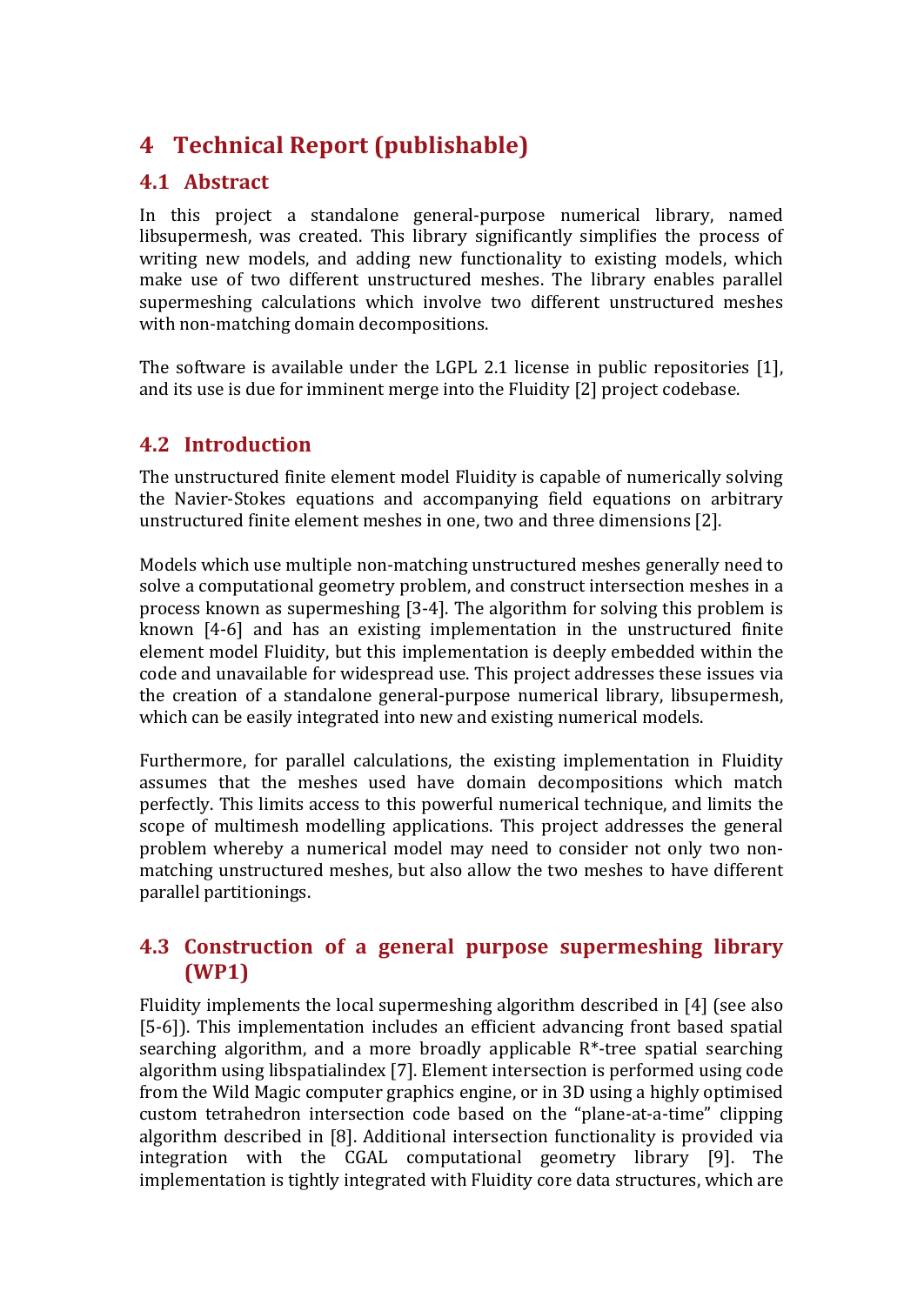in general unsuitable for use with external codes. For example Fluidity mesh data structures include detailed information regarding discrete function space and numerical integration rules, which is inappropriate for external codes which support a different set of function spaces.

#### **Implementation**

The supermeshing code was extracted from Fluidity and placed in libsupermesh; a standalone open source library. The CGAL element intersection code is a largely unused experimental feature and was not transferred to libsupermesh. The Wild Magic code was replaced with polygon intersection via an implementation of the Sutherland-Hodgman clipping algorithm [10]. Fluidity data structures were removed and procedures were updated to use straightforward interfaces accepting fundamental data types as arguments. The interfaces accept arbitrary simplices as input, and return a local simplex supermesh. Auxiliary routines for intersection of simplices and convex cubical elements are provided. Further routines for the intersection of convex polygons, and for the intersection of tetrahedra with arbitrary half-spaces, are provided. Additional functions are provided for the division of convex hexahedra, square pyramids, triangular prisms, and convex polygons into simplices.

The existing advancing front algorithm intersection identification algorithm was re-written for efficiency. New quadtree and octree intersection identification code was written for 2D and 3D meshes respectively and are generally found to compete in terms of efficiency with (and are sometimes faster than) the advancing front intersection finder algorithm. The advancing front intersection finder requires certain properties of the meshes considered [5]. The new quadtree and octree intersection finders do not require this structure, and hence may be of use in more general problems. Fluidity provides an  $R^*$ -tree intersection finder which uses libspatialindex [7]. The interface to libspatialindex was significantly updated. In particular it was identified that the implementation in Fluidity led to the heavy use of disk caching for larger problems. The implementation in libsupermesh was modified to use only memory caching.

Fluidity was modified to use the new libsupermesh library. This required minimal changes to Fluidity code.

#### **Regression testing**

A suite of regression tests for the libsupermesh library was created. The test suite performs several tests in order to validate that the library can correctly identify possible element intersections and create the local supermesh.

Fluidity was also part of the testing strategy of this project. Since Fluidity was modified to use the new libsupermesh library it was possible to use the Fluidity regression tests. The Fluidity project provides a large number of such tests (although only a subset use the supermeshing functionality). All Fluidity test cases were run with and without the libsupermesh library, and it was verified that all output was identical (to within expected small numerical errors).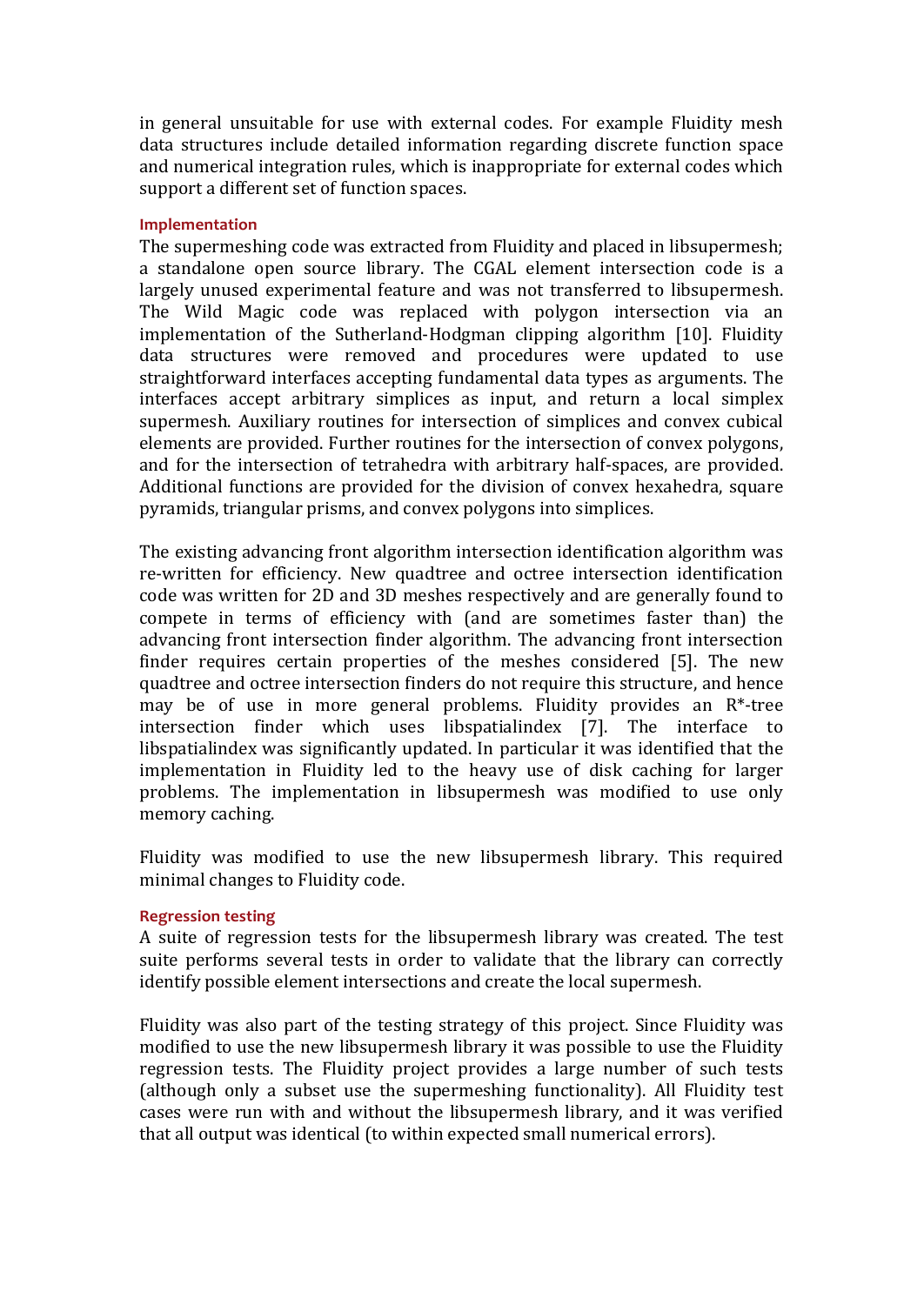Valgrind was used to test libsupermesh for memory leaks, and the code was compiled with the following GNU GFortran options enabled to verify correctness: "-O0 -g -Wall -fcheck=all -ffpe-trap=invalid,zero,overflow,underflow -finitinteger=-66666 -finit-real=nan -fimplicit-none"

## **Serial performance**

Several benchmark calculations were performed in order to measure the performance of the new intersection finder and element intersector algorithms.

The 2D benchmarks take as input two quasi-uniform resolution unstructured triangle meshes of an equilateral triangle domain, A and B, with mesh B having roughly one half the element size of mesh A. The meshes were generated using Gmsh [11]. The resolution of the input meshes was increased until mesh B had 7.6 million elements. Figure 1 shows the runtime of the various 2D intersection identification algorithms and element intersectors, with measurements from Fluidity for comparison.



#### **Figure 1 2D serial performance benchmark**

For the  $R^*$ -tree intersection finder the runtime in the largest case was reduced from 141 seconds with Fluidity, to 70 seconds with libsupermesh. The performance improvement is attributed to the switch from disk to memory caching for the larger cases considered. For the advancing front intersection finder the runtime in the largest case was reduced from 39 seconds with Fluidity, to 14 seconds with libsupermesh.

For the largest case libsupermesh took 8.2 seconds to intersect and calculate the area of the 2D supermesh; Fluidity took 13.5 seconds.

The 3D benchmarks take as input two quasi-uniform resolution unstructured tetrahedra meshes of a square pyramid domain, A and B, with mesh B having roughly one half the element size of mesh A. The meshes were generated using Gmsh [11]. The resolution of the input meshes was increased until mesh B had 4.1 million elements. Figure 2 shows the runtime of the various 3D intersection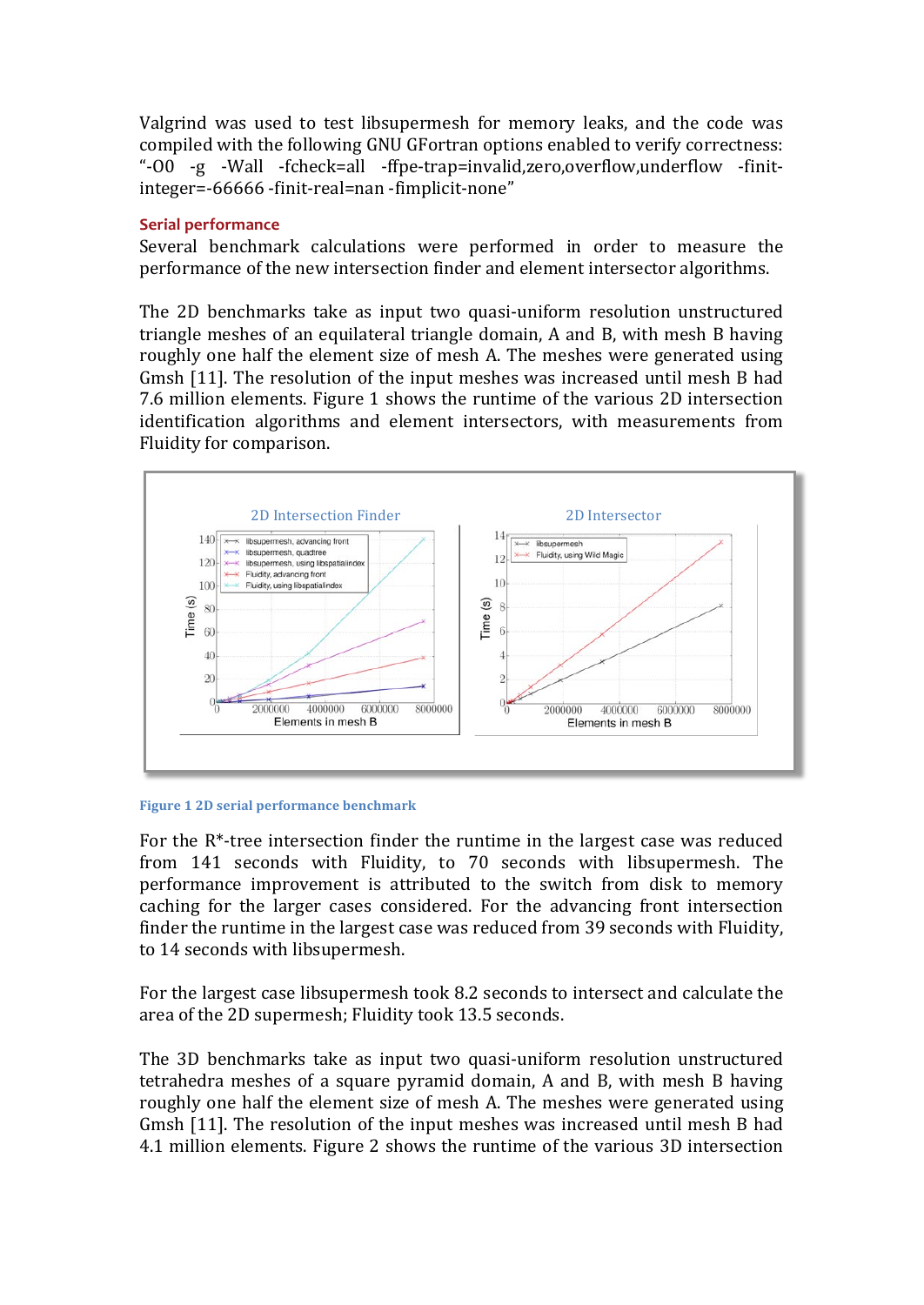identification algorithms and element intersectors, with measurements from Fluidity for comparison.



#### **Figure 2 3D serial performance benchmark**

The results show that when using the  $R^*$ -tree spatial searching algorithm from libspatialindex the runtime of libspatialindex is not improved as compared with the performance of Fluidity. Since Fluidity and libsupermesh both use versions of the libspatialindex library for this, if disk versus memory caching is not an issue (for example if disk caching is not triggered in the Fluidity implementation) then no significant difference in performance is expected. For the advancing front intersection finder the runtime in the largest case is reduced from 116 seconds with Fluidity, to 16 seconds with libsupermesh.

libsupermesh took 67 seconds to intersect and calculate the volume of the 3D supermesh, whereas Fluidity took 117 seconds.

libsupermesh uses simple interfaces, whereas Fluidity uses complex internal data structures. The performance results measure only the runtime of the intersection finders and intersector functionality and disregard all other actions, including input and initialisation. Measuring the additional cost of allocating and deallocating Fluidity data structures would lead to further reduced Fluidity performance as measured in these benchmarks.

These serial benchmarks were performed using Fluidity 4.1.13 and libsupermesh version 1.0.0. The presented results are the mean of three measurements (from four runs with the first discarded in each case) performed on a system with 4 Intel i5-3470 CPUs and 16 GiB of RAM.

## **4.4 General parallelisation (WP2)**

The second main objective of the project was to implement a parallel algorithm for the case where a numerical model may consider two non-matching unstructured meshes which have different parallel partitionings. In order to handle these cases the parallel Fluidity implementation assumes that the meshes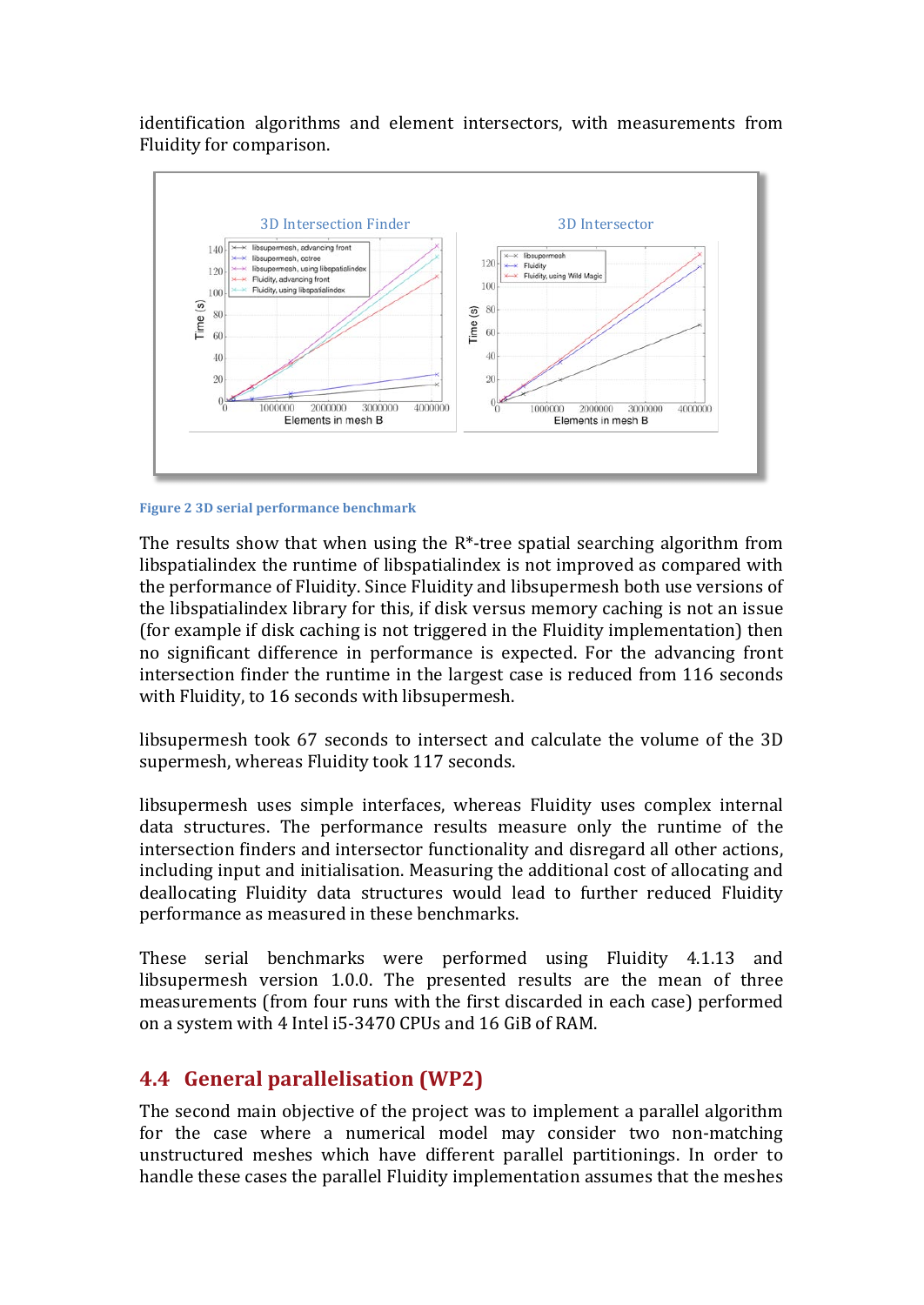used have domain decompositions which match perfectly. While this property may be satisfied by parallel interpolation in adaptive mesh Fluidity calculations, it cannot be expected to hold in general.

## **Implementation**

Constructing a local supermesh involves three key steps:

- 1. Identification of pairs of elements, one on each mesh, which intersect;
- 2. Generation of a mesh of their intersection (the "local supermesh");
- 3. The transfer of data onto this intersection mesh.

This algorithm directly parallelises, but only if the decompositions of the two meshes are perfectly aligned.

In the following the local mesh A refers to the local submesh (or partition) of mesh A stored on the current MPI process. Similarly the local mesh B refers to the local submesh (or partition) of mesh B stored on the current MPI process. The received mesh B refers to a submesh of mesh B received from a different MPI process.

The interface for the algorithm is very general, and the specific use case of interest is defined via three user provided callback procedures. The callback procedures will be discussed in sections 0, 0 and 0.

In order to generalise the algorithm to perform parallel supermesh calculations on meshes that are not perfectly aligned, the following algorithm was implemented:

- 1. Communicate the axis-aligned bounding boxes (AABBs) of all mesh A partitions and all mesh B partitions using all-to-all communication;
- 2. For each mesh A partition whose AABB intersects with the local mesh B AABB:
	- a. Identify local mesh B elements whose AABBs intersect with the AABB of the mesh A partition;
	- b. Obtain data associated with these elements, and communicate these data via point-to-point communication.
- 3. Construct the intersection meshes for local mesh A and local mesh B elements, and perform calculations on these intersection meshes;
- 4. For each mesh B partition whose AABB intersects with the local mesh A AABB:
	- a. Unpack data communicated in step 2b;
	- b. Construct the intersection meshes for local mesh A and received mesh B elements, and perform calculations on these intersection meshes.

## *4.4.1.1 Step 1*

The initial step of the algorithm calculates the axis-aligned bounding box (AABB) of the local meshes (A and B). Once the local AABBs have been calculated, the library uses MPI all-to-all communication to distribute the bounding boxes across the whole domain. After this step all remaining communication is pointto-point. Once step 1 is complete all MPI processes know the bounding boxes of all mesh partitions.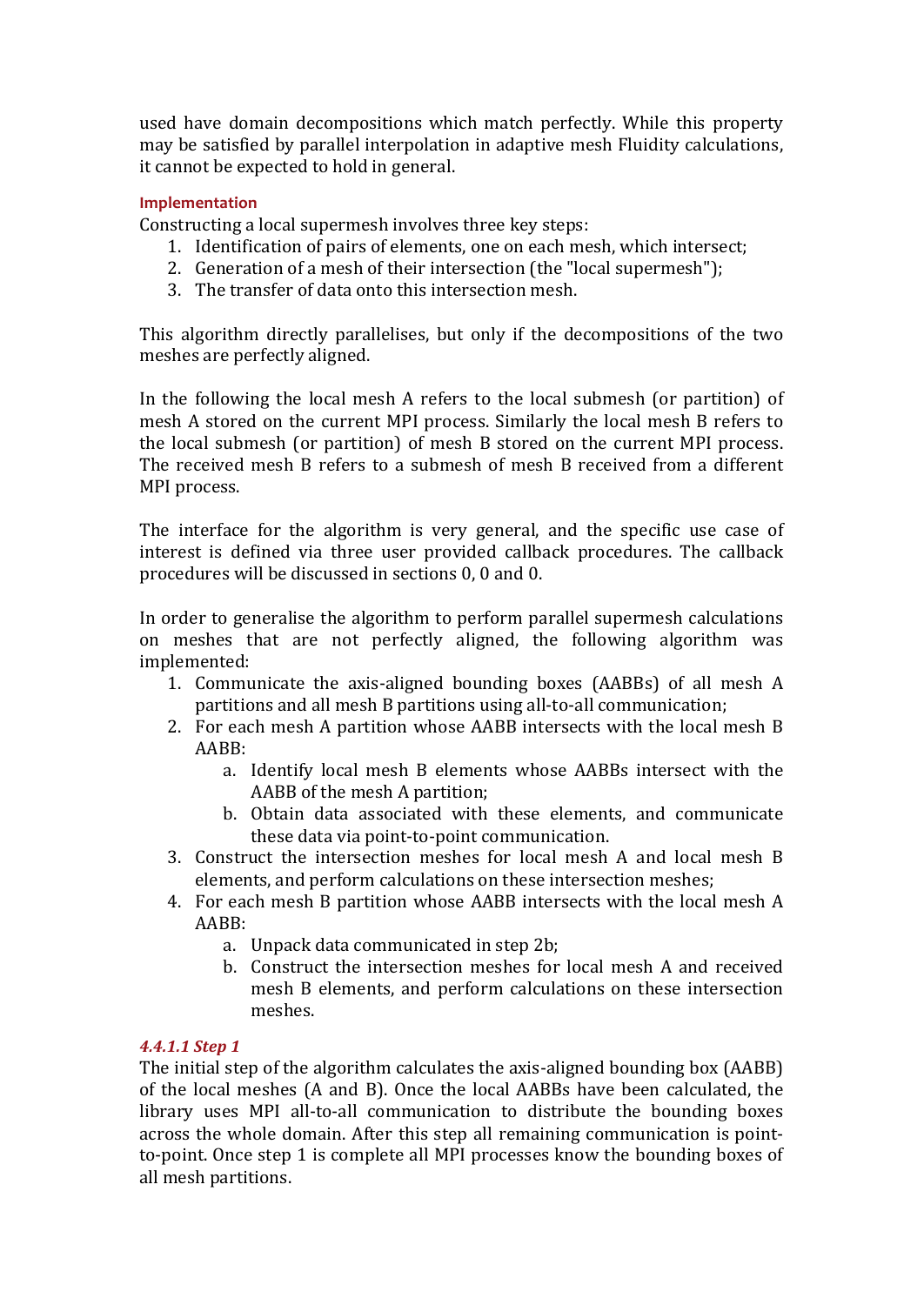### *4.4.1.2 Step 2*

Each process runs a test on the bounding boxes of each mesh A partition, communicated in step 1, with the local mesh B partition. If the bounding boxes intersect then some of the local mesh B elements may intersect with some mesh A elements on a different process. At this point one approach would be to communicate all local mesh B data to the MPI process which holds the relevant mesh A partition. However, step 2a optimises this process and reduces the amount of data that need be communicated.

Similarly each process runs a test on the bounding boxes of each mesh  $\overline{B}$ partition, communicated in step 1, with the local mesh A partition. If the bounding boxes intersect then some of the local mesh A elements may intersect with some mesh B elements stored on a different process. It is noted that some data will be received from this process.

#### *4.4.1.3 Step 2a*

In this step each local mesh  $B$  element bounding box is tested against the bounding box of the mesh A partition identified in step 2. The local mesh B elements which intersect with the bounding box of the mesh A partition are marked for sending. At this point it is not certain that the local mesh B elements actually intersect with any mesh A partition elements of the other process. However, this step nevertheless reduces the amount of data packing and MPI point-to-point communication required in the following steps.

#### *4.4.1.4 Step 2b*

In this step the local mesh B elements to be communicated to remote processes are known. A user provided callback function is used to create a packed array containing necessary user data. libsupermesh is oblivious to the amount of data and the associations between elements and data values. The user is responsible for providing a procedure which will return an array of data values based on the local mesh B vertices and elements which are tagged for sending. Once the data have been packed, libsupermesh creates a packed MPI message containing additional meta-data. The packed MPI message has the following format:

- 1. Number of elements (MPI\_INTEGER);
- 2. Number of mesh vertices (MPI\_INTEGER);
- 3. Connectivity of mesh vertices (flat array of MPI\_INTEGER);
- 4. Coordinates of mesh vertices (flat array of MPI\_DOUBLE\_PRECISION);
- 5. Size of user supplied data (MPI\_INTEGER);
- 6. User supplied data (MPI\_BYTE).

The packed MPI message is sent to the relevant MPI process using point-to-point communication.

If during 4.4.1.3 Step 2a no suitable local mesh B elements are identified, an MPI message with the following format is sent:

1. Number of elements (equal to 0).

The receiver will not be aware that no mesh B elements actually intersected with the local mesh A AABB. Thus the receiver will think that a message is pending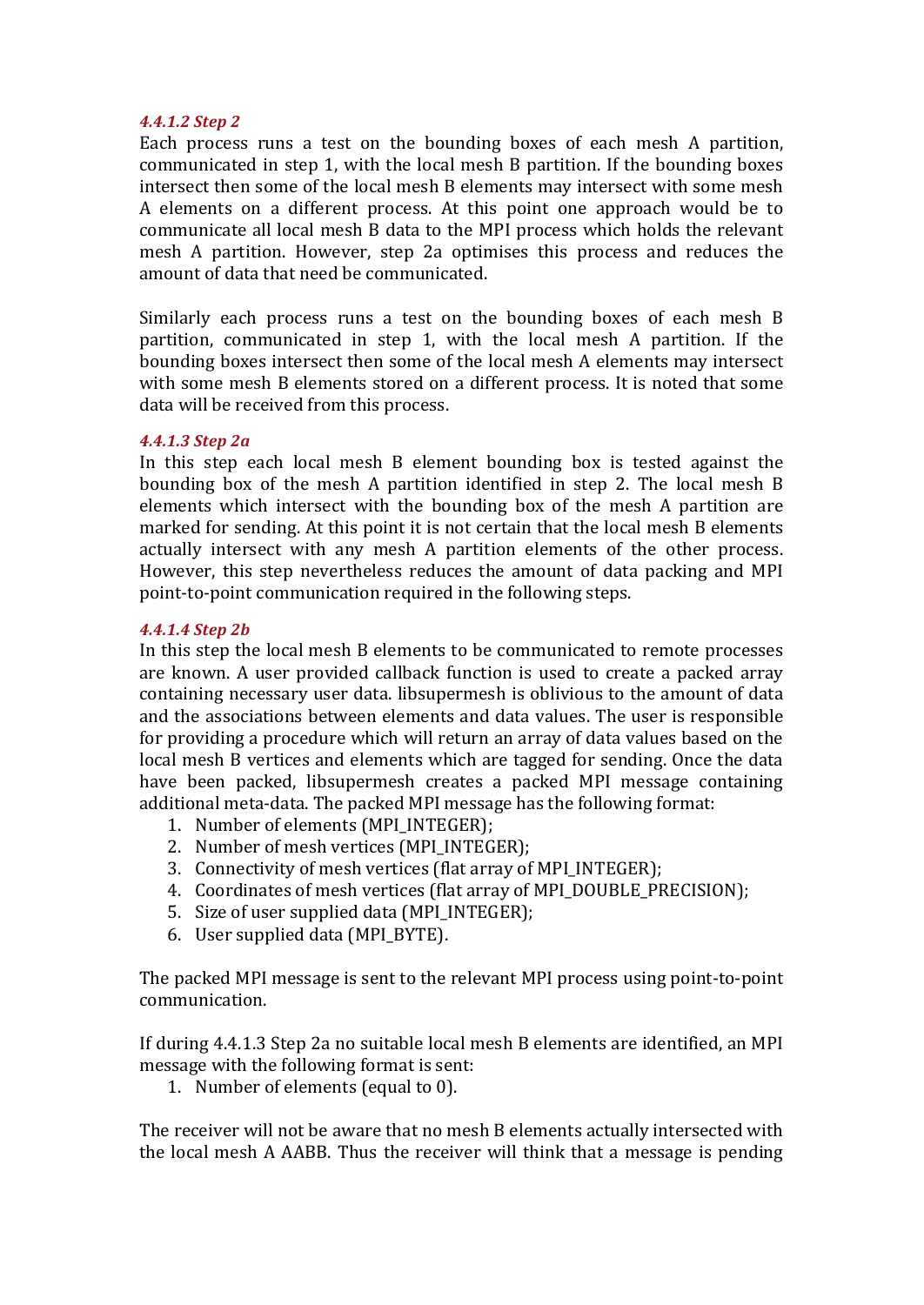and it could dead-lock. Sending an MPI message which will indicate that no elements intersect avoids this.

### *4.4.1.5 Step 3*

This step handles the case where elements in the local mesh A and local mesh B intersect. If there is a local intersection, then the intersection meshes can be constructed and all relevant calculations can be performed using a user provided callback function (see step 4b).

#### *4.4.1.6 Step 4*

The receiver knows if the local mesh A AABB intersects with the mesh B partition. Thus, it is known whether the process will receive data from a remote MPI process. Furthermore, it is known which MPI process will send the message.

If the bounding boxes intersect, an MPI Probe call is initiated. An MPI Probe must be used because the size of the incoming MPI message is not known.

#### *4.4.1.7 Step 4a*

In this step an MPI packed message containing the remote mesh B partition data is received. The format of the message is the same as in  $4.4.1.4$  Step 2b. If the first MPI\_INTEGER is equal to 0, then the message is discarded and remaining probing is performed.

If an MPI message is received where the first MPI INTEGER is not equal to 0, the message is unpacked using MPI\_UNPACK. Memory is allocated to hold the communicated user provided data, which is itself unpacked by a user specified callback function. The unpack user data is stored in user controlled memory space.

#### *4.4.1.8 Step 4b*

In the final step intersection meshes for the communicated mesh B elements and the local mesh A elements are constructed. The candidate intersection identification is performed using the libspatialindex  $R^*$ -tree algorithm. The efficient advancing front based spatial searching algorithm cannot be used as it cannot be guaranteed that the considered meshes satisfy the properties required by this algorithm. Furthermore, the quadtree  $(2D)$  and octree  $(3D)$  algorithms were not used because they were completed late in the project. libsupermesh is unaware of the type of calculations that the user wants to perform. A callback function performs the calculations and, if required, stores the results in user controlled memory space.

## *4.4.1.9 pack\_data\_b callback procedure*

This procedure is provided by the user and is called in  $4.4.1.4$  Step 2b (section 0). The procedure takes as input two integer arrays which correspond to the mesh B vertices and elements that will be communicated. The output of this procedure is a one dimensional array with a contiguous memory region which includes all data which will later be unpacked by the unpack\_data\_b procedure (see section 0).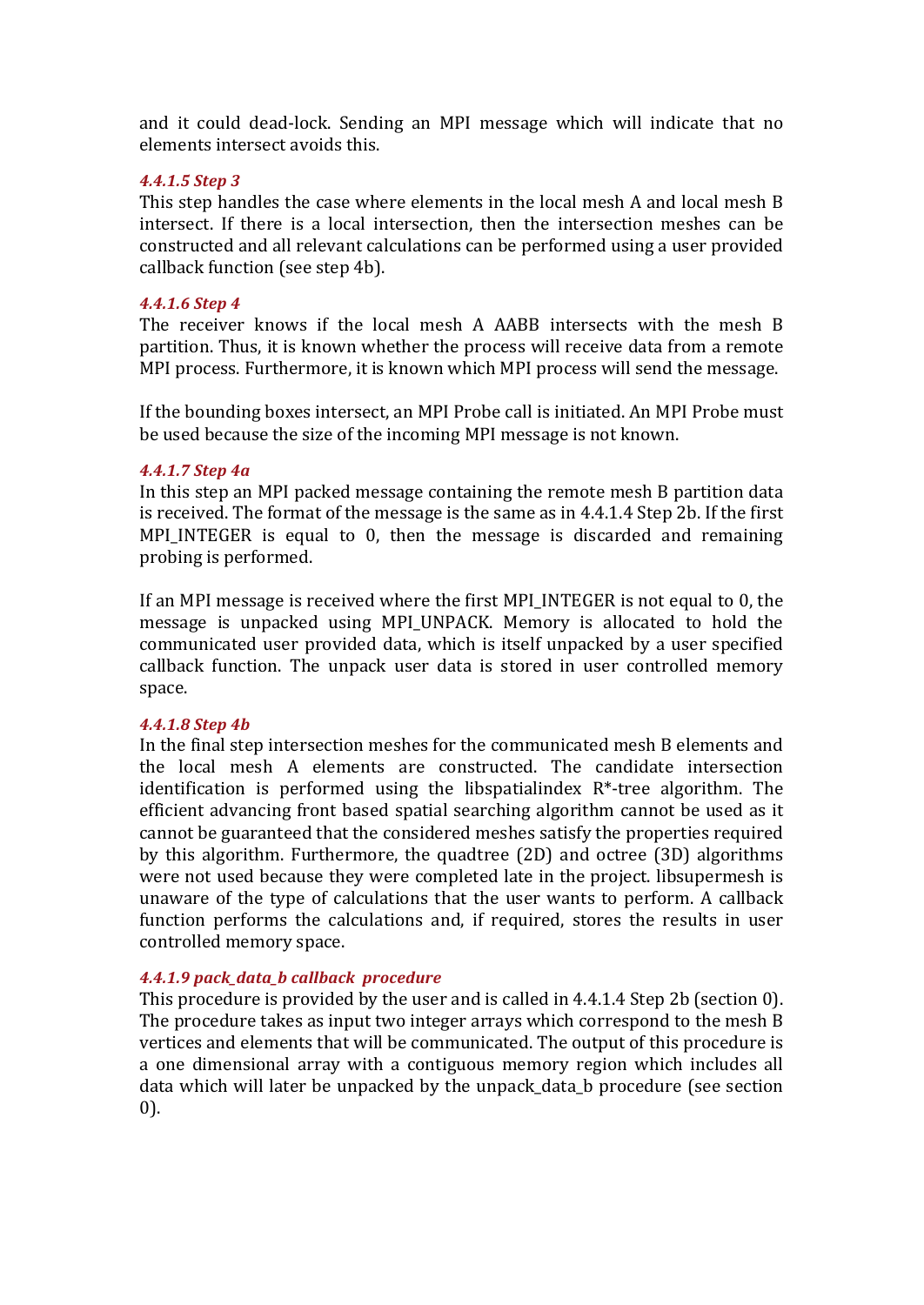## *4.4.1.10 unpack\_data\_b callback procedure*

This procedure is provided by the user and is called in  $4.4.1.7$  Step  $4a$  (section 0). This procedure takes as input two integers which correspond to the number of communicated mesh B vertices and element, and a one dimensional array with a contiguous memory region which includes mesh B user data, previously packed on a different process. Unpacked data is stored in user controlled memory space.

## *4.4.1.11 intersection\_calculation callback procedure*

This procedure is provided by the user and is called in 4.4.1.5 Step 3 (section  $0$ ) and  $4.4.1.8$  Step  $4b$  (section 0). This takes as input several arguments:

- Element A vertex coordinates.
- Element B vertex coordinates.
- Intersection mesh C vertex coordinates.
- Mesh B vertices associated with element B in the local or received mesh B
- Index of element A in the local mesh A.
- Index of element B in the local or received mesh B
- Local (true or false), whether  $4.4.1.5$  Step 3 (section 0) [if true] or  $4.4.1.8$ Step 4b (section 0) [if false] is being performed.

The callback procedure performs calculations on each intersection mesh, storing the results in user controlled memory space.

## **Example**

In this example two meshes  $(A \text{ and } B)$  are going to be used. The elements of each mesh have been painted according to the MPI process that owns them. The blue elements are owned by MPI process 1, the green elements by MPI process 2, the pink elements by MPI process 3 and the red elements by MPI process 4. The full meshes are shown in Figure 3:



**Figure 3 Complete Meshes** 

Each MPI process has an incomplete picture of the two meshes. For example, Figure 4 shows the view of both meshes by MPI process 1: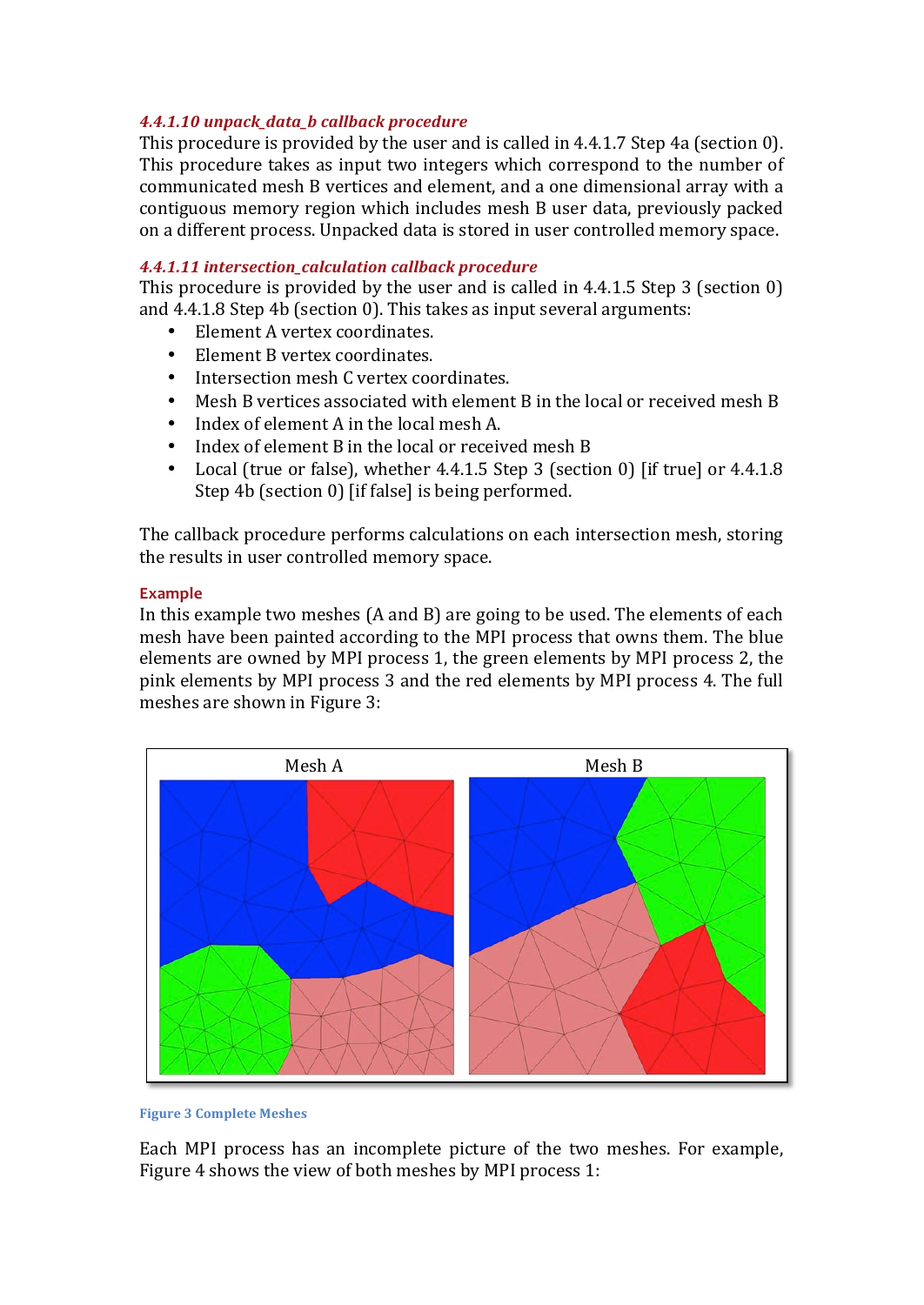

**Figure 4 MPI process 1 View** 

For this example the local MPI process is MPI process 1 and the remote MPI processes are MPI process 2, 3 and 4.

The first step of the algorithm is to compute and communicate the axis-aligned bounding boxes (AABBs) of all mesh A partitions and all mesh B partitions using all-to-all communication. Figure 5 shows the view of each MPI process after computing the AABBs.



**Figure 5 View of each MPI process** 

The next step is to communicate the AABBs using all-to-all communications. Figure 6 shows the view of MPI process 1 (local) after the all-to-all communication; whereas, Figure 7 shows the view of the remote MPI processes.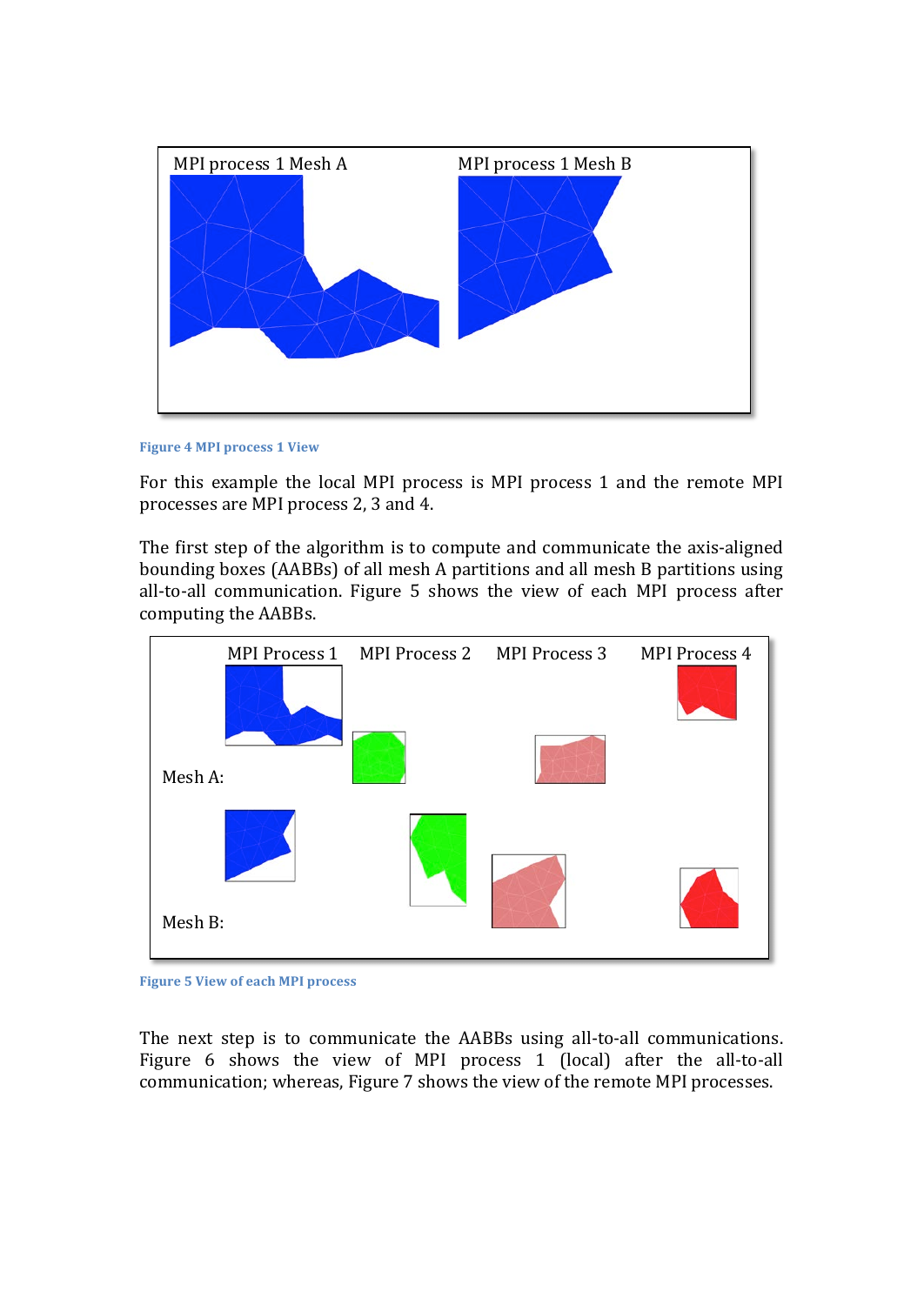

**Figure 6 View of local process after all-to-all** 

Once MPI process 1 receives the elements and data from the remote processes it can construct the intersection meshes for local mesh A and received mesh B elements. Some of the received mesh B elements will not intersect (for example most of MPI process 2 mesh B elements do not intersect). However, at the end of this step MPI process 1 will have a complete view of the received mesh  $\overline{B}$ elements that intersect with the local mesh A elements. Furthermore, all data associated with the remote mesh B elements have been communicated to MPI process 1. Thus MPI process 1 can not only construct the intersection meshes; MPI process 1 can also use the intersection mesh and perform calculations.





#### **Overlapping of computation and communication**

The algorithm allows the overlapping of computation and communication. 4.4.1.5 Step 3 computes the local supermesh using elements, vertices and data that are available to the MPI process. Not all MPI processes can perform this step. However, an MPI process that performs calculations in this step could perform the computation whilst the MPI library sends data to other MPI processes. Both approaches were implemented. However, during performance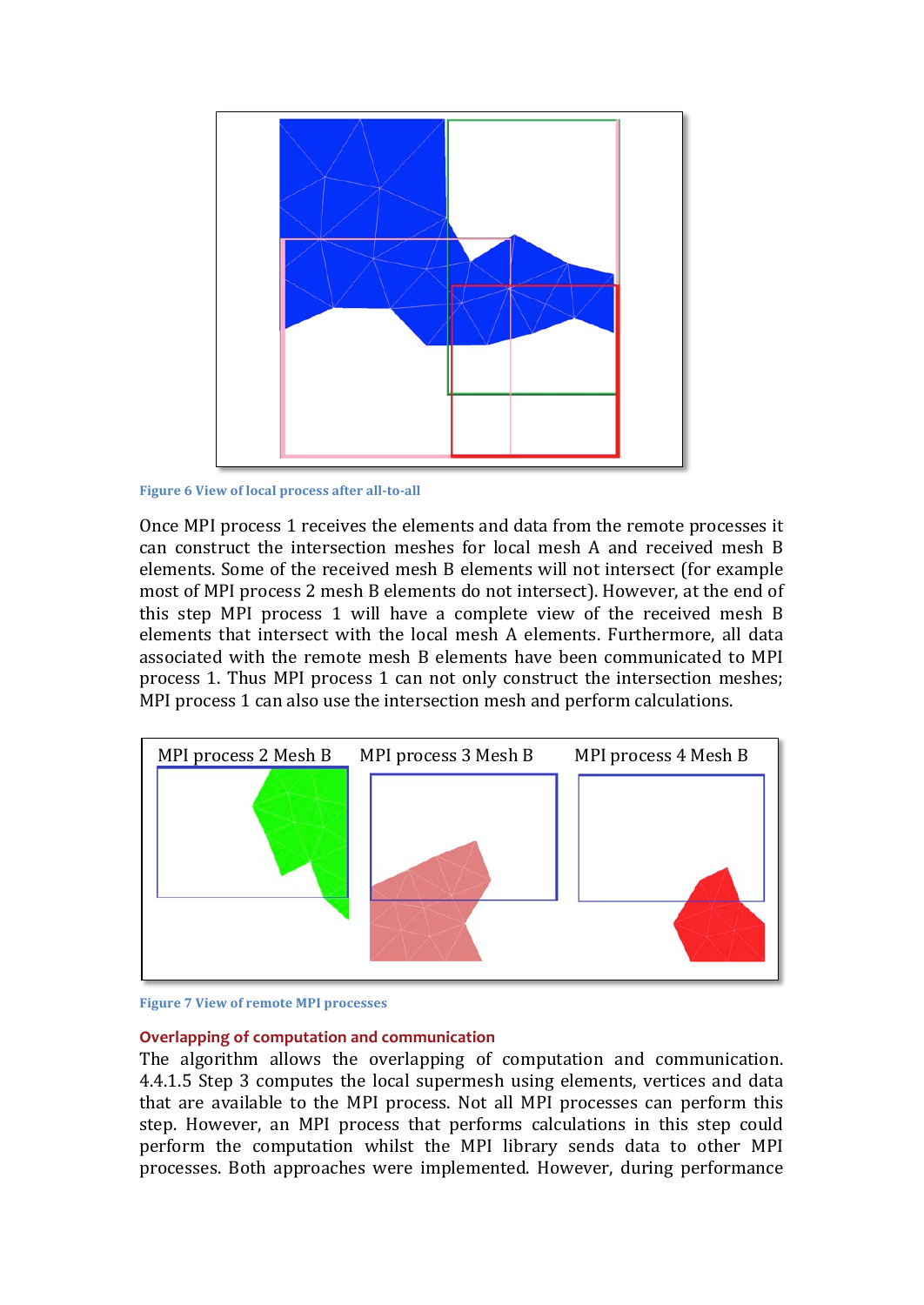testing an increase in runtime was observed when using overlapping. Therefore, this is available, but disabled by default.

## **Parallel performance**

Several benchmarks were run in order to measure the performance of the libsupermesh library. The 2D and 3D benchmarks take as inputs two meshes  $(A)$ and B) and construct an intersection mesh. For the 2D benchmarks mesh A is a triangle shaped mesh, whereas mesh  $B$  is a square shaped mesh. The meshes were generated using  $G$ msh [11]. Meshes A and B each consist of triangle elements with quasi-uniform resolution. Several benchmarks were run; however, only two sets of results (small and large) are presented:

- 33,065,204 elements for mesh A and 29,399,556 elements for mesh B;
- 297,512,852 elements for mesh A and 264,549,836 elements for mesh B.

The 3D benchmarks use a pyramid shaped mesh (as mesh A) and a cubed shaped mesh (as mesh B). The meshes were generated using  $G$ msh [11]. Meshes A and B use tetrahedral elements with quasi-uniform resolution. Several benchmarks were run; however, only two sets of results (small and large) are presented:

- 33,077,698 elements for mesh A and  $27,301,039$  elements for mesh B;
- 141,873,169 elements for mesh A and  $128,459,529$  elements for mesh B.

The first benchmark computes the area  $(2D)$  or volume  $(3D)$  of the mesh intersection region. Since the sizes and shapes of the two meshes are known, the area or volume of their intersection can be calculated, and used to verify correctness of the result using libsupermesh.

The second benchmark computes the intersection area or volume, and also the  $L^2$  inner product of two piecewise linear continuous functions defined using a standard P1 Lagrange basis, computed using three point degree 2 quadrature in 2D [12], and four point degree 2 quadrature in 3D [13 section 8.8,14].

The third benchmark, performed only in 2D, computes the intersection area, and also the  $L^2$  inner product of two piecewise quadratic continuous functions defined using a standard P2 Lagrange basis, computed using a local hard coded P2 element mass matrix.

Each benchmark was executed 5 times and the average of the last 4 runs is used (ignoring the first run). The following sections assess the strong scaling of the libsupermesh library. The following git commit version was used:  $879f126b7a64a89463f2efd8caf013eea096a770.$  This version is not the same as the released version; however, no significant changes in the results are expected. The code was compiled using the GNU compiler (ver. 5.1.0) on ARCHER.

Some of the small cases were run on the Test and Development System (TDS); an infrastructure which includes the same hardware and software components as the main system. TDS nodes have the same processor and memory configurations as are used in the main system; however, the network topology is smaller.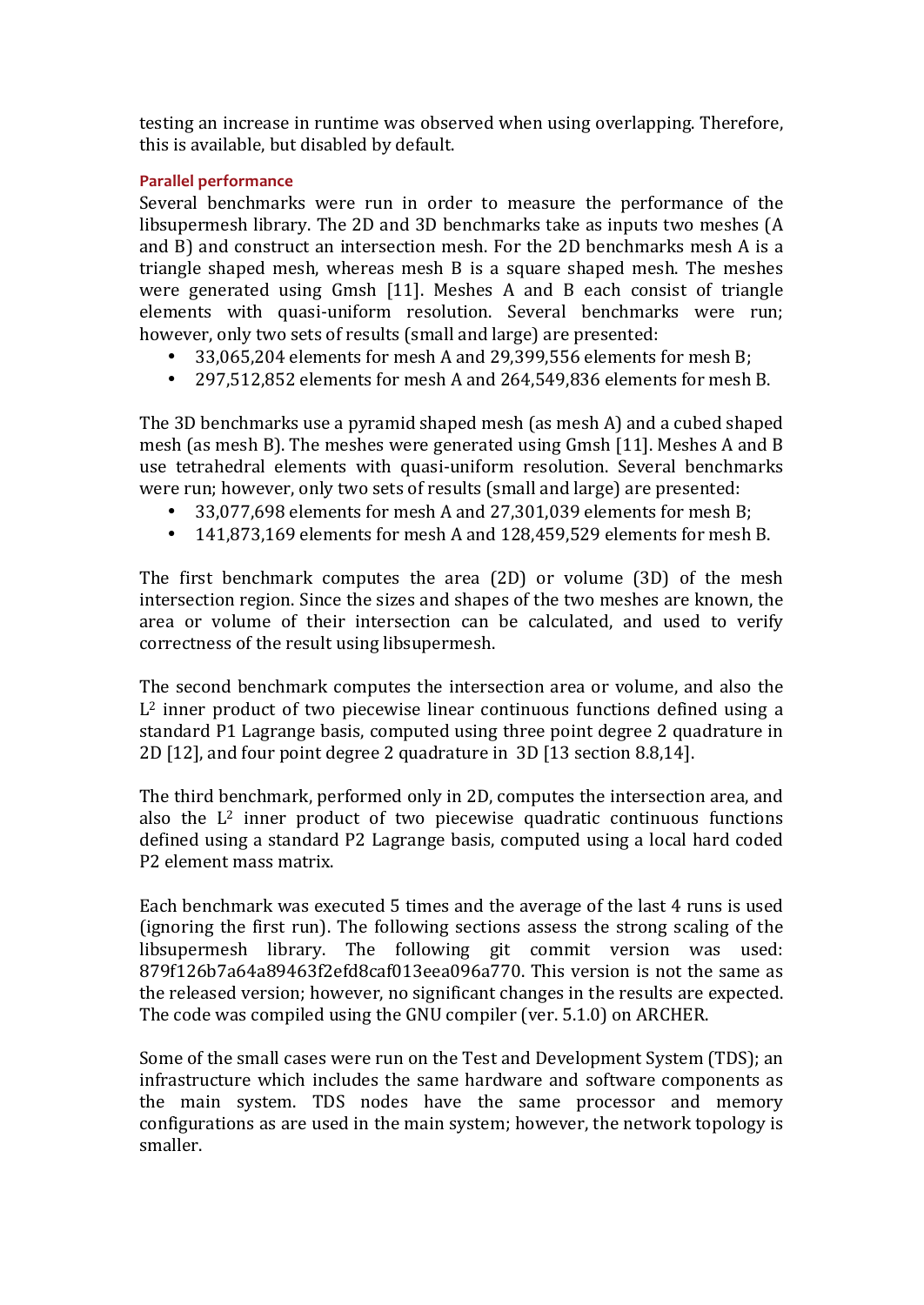## *4.4.2.1 2D – small mesh*

Each benchmark was run first in serial and then in parallel. During testing the I/O performance issue discussed in section 4.3 was identified. The libspatialindex interface was modified so as to avoid this and a 4x performance improvement was observed for the small benchmark set (runtime reduction from  $6,333$  seconds to  $1,019$  seconds), in serial.

The Fluidity "fldecomp" tool was used to partition the meshes. Table 1 shows the distribution of elements of the two meshes.

Several smaller benchmarks were run in order to fine-tune the parallel job launcher (aprun) options and it was noticed that the code ran faster if the nodes were underpopulated. The benchmarks were thus run using 20 cores on each ARCHER node. Under-populating is a common practice on HPC systems. Furthermore, some test cases required a large amount of RAM. Under-populating nodes allows each MPI process to use more RAM.

| Procs | Min        |            | Max        |            | Median     |            |
|-------|------------|------------|------------|------------|------------|------------|
|       | Triangle   | Square     | Triangle   | Square     | Triangle   | Square     |
| 1     | 33,065,204 | 29,399,556 | 33,065,204 | 29,399,556 | 33,065,204 | 29,399,556 |
| 2     | 16,546,182 | 14,712,561 | 16,548,622 | 14,712,858 | 16,547,402 | 14,712,710 |
| 5     | 6,620,669  | 5,891,449  | 6,637,897  | 5,900,586  | 6,624,084  | 5,893,728  |
| 10    | 3,310,560  | 2,946,974  | 3,325,951  | 2,958,106  | 3,319,551  | 2,950,357  |
| 20    | 1,656,071  | 1,474,267  | 1,666,012  | 1,483,021  | 1,662,305  | 1,478,769  |
| 40    | 828,451    | 736,979    | 836,783    | 746,447    | 833,899    | 742,302    |
| 100   | 331,787    | 295,708    | 337,877    | 302,535    | 335,691    | 298,739    |
| 200   | 165,241    | 147,660    | 172,632    | 153,455    | 168,987    | 150,398    |
| 400   | 82,833     | 73,510     | 87,678     | 78,295     | 85,163     | 75,954     |
| 1,000 | 32,764     | 29,345     | 36,009     | 32,077     | 34,685     | 30,921     |
| 2,000 | 16,769     | 14,720     | 18,519     | 16,564     | 17,700     | 15,790     |

**Table 1 Distribution of elements for the 2D small mesh benchmarks** 

The first 2D benchmark computes the area of the supermesh. Table 2 and Figure 8 show the runtime of the serial and parallel runs. All axes of Figure 8 are in logarithmic scale and the ideal speedup line is used as a reference point. Each benchmark verifies that the calculated area is correct. The calculated area varies between 49.9999999999911 and 50.0000000000057, with an exact analytical value equal to 50. This variance is acceptable and it is attributed to floating point errors.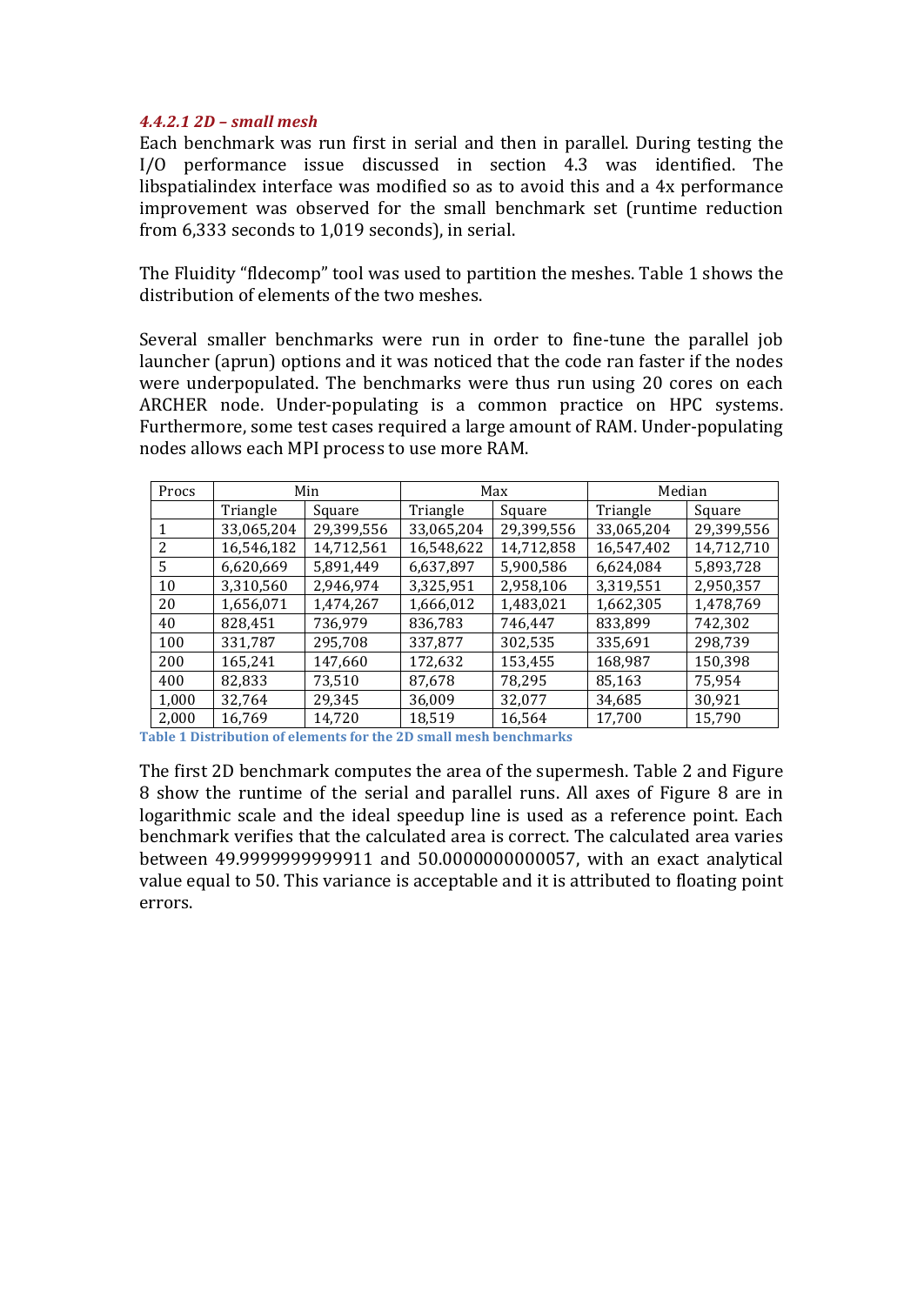| Procs        | Runtime      | Speedup | Parallel   | MPI All-to-All |
|--------------|--------------|---------|------------|----------------|
|              | (in seconds) |         | Efficiency | (seconds)      |
| $\mathbf{1}$ | 407.6        | 1.00    | 100.0%     |                |
| 2            | 298.4        | 1.37    | 68.3%      | 4.24785        |
| 5            | 195.0        | 2.09    | 41.8%      | 0.26500        |
| 10           | 97.6         | 4.17    | 41.7%      | 0.42673        |
| 20           | 45.2         | 9.02    | 45.1%      | 0.23855        |
| 40           | 23.7         | 17.21   | 43.0%      | 0.34014        |
| 100          | 8.5          | 47.95   | 47.9%      | 0.34432        |
| 200          | 4.0          | 102.15  | 51.1%      | 0.20742        |
| 400          | 2.0          | 202.42  | 50.6%      | 0.25765        |
| 1,000        | 4.2          | 96.40   | 9.6%       | 5.02010        |
| 2,000        | 0.7          | 551.36  | 27.6%      | 0.44537        |

**Table 2 MPI all-to-all time for the 2D small meshes, intersection area calculation benchmark**



Figure 8 Runtime and speedup for the 2D small meshes, intersection area calculation

The drop in performance when using 1,000 MPI processes is caused by the MPI all-to-all communication. Table 2 shows the duration of the MPI all-to-all communication step. When we use 2 MPI processes the MPI all-to-all step takes a long time, due to the large amount of data that is sent across the network. However, as the number of MPI processes increases the cost of the MPI all-to-all call is reduced and it plateaus, thanks to the MPI implementation on ARCHER. The cost of the call (in seconds) reduces and stabilises at around  $1/3$  of a second. However, when 1,000 MPI processes are used the cost of call increases by an order of magnitude. This trend does not continue when the number of processes is increased to 2,000, as the call takes 0.4 seconds to complete.

Each ARCHER compute node has 24 Intel Xeon CPUs. 4 ARCHER compute nodes are bundled together forming an ARCHER compute blade (or 96 CPUs). 16 ARCHER compute blades (or 64 ARCHER compute nodes; or 1,536 CPUs) form an ARCHER chassis. Network communication (both latency and bandwidth) inside a compute blade is extremely fast. Communication between different chassis incurs a latency hit (since messages have to travel longer distances). The scheduler tries to allocate compute nodes which are located in the same compute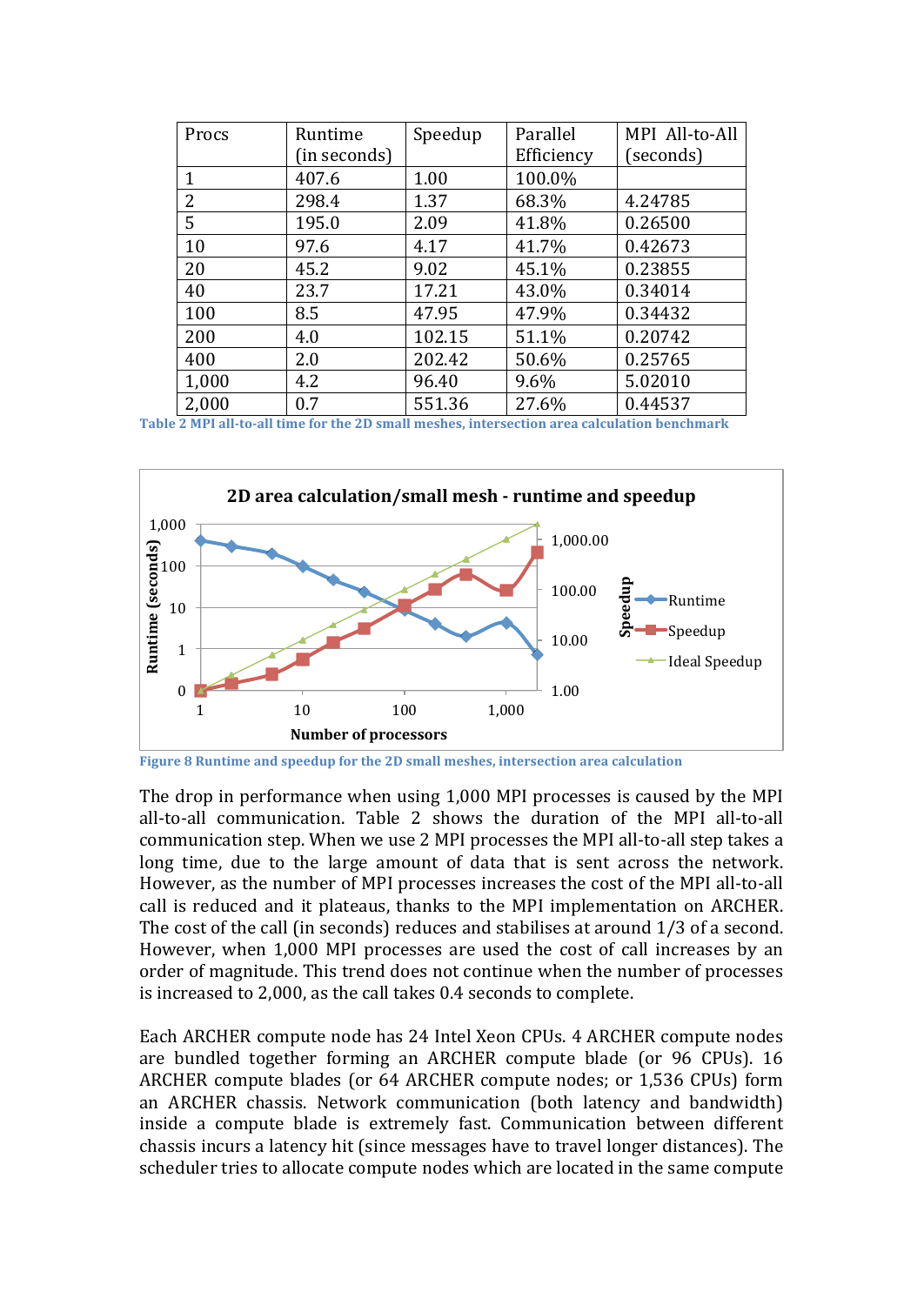blade or chassis. However, when 50 ARCHER compute nodes are requested the scheduler might not be able to accommodate the request on one chassis. Therefore, the scheduler allocates a job on several chassis; network communication takes a hit.

Overall, the runtime of constructing and using the intersection mesh is reduced from  $407$  seconds to less than a second (using  $2,000$  MPI processes or  $100$ ARCHER nodes). The runtime includes all overheads and MPI communications. When using 2,000 MPI processes the library spends 0.4 seconds communicating using MPI all-to-all; 0.05 seconds sending and receiving data from other MPI processes;  $0.15$  seconds computing and using the local mesh using local mesh  $B$ data and  $0.15$  seconds computing and using the local mesh using remote mesh  $B$ data. The parallel efficiency of the code starts at  $68\%$  when using 2 MPI processes and drops to 27% when 2,000 MPI processes are used.

Figure 9 shows the runtime improvement of the P1  $L^2$  inner product benchmark using the small data set. The minimum number of MPI processes used in this benchmark is 2. All axes of Figure 9 use a logarithmic scale and the ideal speedup line is used as a reference point. Each benchmark verifies that the calculated area and integral are correct. The calculated area varies between 49.9999999999951 and 50.00000000000002, with an exact analytical value equal to 50. The calculated L<sup>2</sup> inner product varies between 833.3333333333161 and 833.333333333338, with an exact analytical result equal to 833 and one third. This variance is acceptable and is attributed to floating point errors.

Using libsupermesh the time taken by the  $P1$   $L^2$  inner product benchmark is reduced from 433 seconds to 1.5 seconds (when using 2,000 MPI processes or 100 ARCHER nodes). The parallel efficiency of the code starts at 85% when using 5 MPI processes and drops to 28% when we use 2,000 MPI processes.



**Figure 9 Runtime and speedup for the 2D small meshes, intersection area and inner product calculation**

## *4.4.2.2 2D – large mesh*

Table 3 shows the distribution of elements of the two meshes for the larger mesh case. The benchmarks are run using 20 cores on each ARCHER node. Thus, 500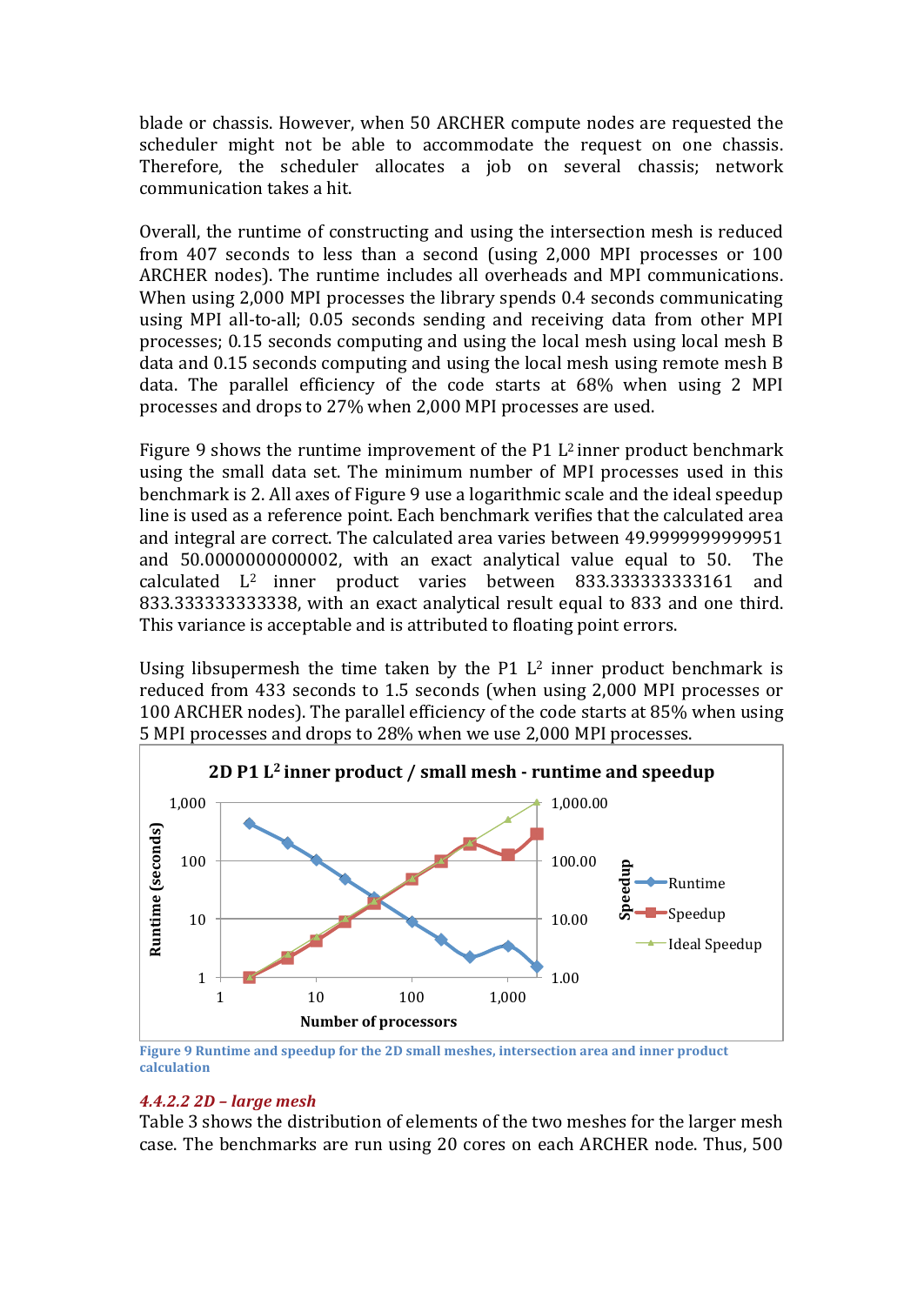| Procs  | Min         |             | Max         |             | Median      |             |
|--------|-------------|-------------|-------------|-------------|-------------|-------------|
|        | Triangle    | Square      | Triangle    | Square      | Triangle    | Square      |
|        | 297,512,852 | 264,549,836 | 297,512,852 | 264,549,836 | 297,512,852 | 264,549,836 |
| 2      | 148,800,446 | 132,315,341 | 148,802,495 | 132,315,656 | 148,801,471 | 132,315,499 |
| 5      | 59,526,138  | 52,940,948  | 59,562,613  | 52,979,531  | 59,539,246  | 52,953,158  |
| 10     | 29,761,499  | 26,476,139  | 29,809,756  | 26,512,300  | 29,789,443  | 26,494,191  |
| 20     | 14,884,658  | 13,241,816  | 14,917,449  | 13,268,056  | 14,904,219  | 13,254,306  |
| 40     | 7.442.349   | 6,623,682   | 7,470,168   | 6,647,800   | 7.459.816   | 6,636,179   |
| 100    | 2,977,648   | 2,648,668   | 2,996,469   | 2,667,550   | 2,990,197   | 2,658,916   |
| 200    | 1,489,554   | 1,325,830   | 1,502,729   | 1,337,397   | 1,499,048   | 1,333,618   |
| 400    | 744,088     | 661,842     | 756,911     | 677,183     | 751,834     | 668,137     |
| 1,000  | 296,622     | 263,553     | 307,173     | 275,048     | 302,468     | 269,263     |
| 2.000  | 147.800     | 131,524     | 156,562     | 139,225     | 152,280     | 135,595     |
| 4,000  | 73,682      | 65,235      | 79,325      | 70,640      | 76,851      | 68,480      |
| 6,000  | 49,164      | 43,970      | 53,587      | 47,597      | 51,609      | 46,010      |
| 8,000  | 36,841      | 32,825      | 40,398      | 36,004      | 38,950      | 34,726      |
| 10.000 | 29.653      | 26.600      | 32.509      | 29.018      | 31.328      | 27.943      |

nodes were used for the 10,000 MPI process runs and 10 nodes for the 200 MPI process runs.

**Table 3 Distribution of elements for the 2D large mesh benchmark**

The runtime and speedup for the intersection area calculation are shown in figure 5. As long as the MPI processes each have several thousand elements to process the benchmark scales. However, as the number of MPI processes is increased the number of elements per process decreases and the benchmark starts to plateau.

The benchmark scales up to 8,000 cores. The runtime of constructing and using the supermesh is reduced from  $6,980$  seconds to  $1.63$  seconds (when using 10,000 MPI processes or 500 ARCHER nodes) or to 3.85 seconds (when using 2,000 MPI processes or 100 ARCHER nodes). Parallel efficiency starts at 75% and drops to 43% when 10,000 MPI processes are used.



Figure 10 Runtime and speedup for the 2D large meshes, intersection area calculation

## *4.4.2.3 3D – small mesh*

As in the section 4.4.2.1 2D case, each benchmark is run first in serial and then in parallel. The Fluidity tool "fldecomp" was used to partition the meshes. Table 4 shows the distribution of elements of the two meshes.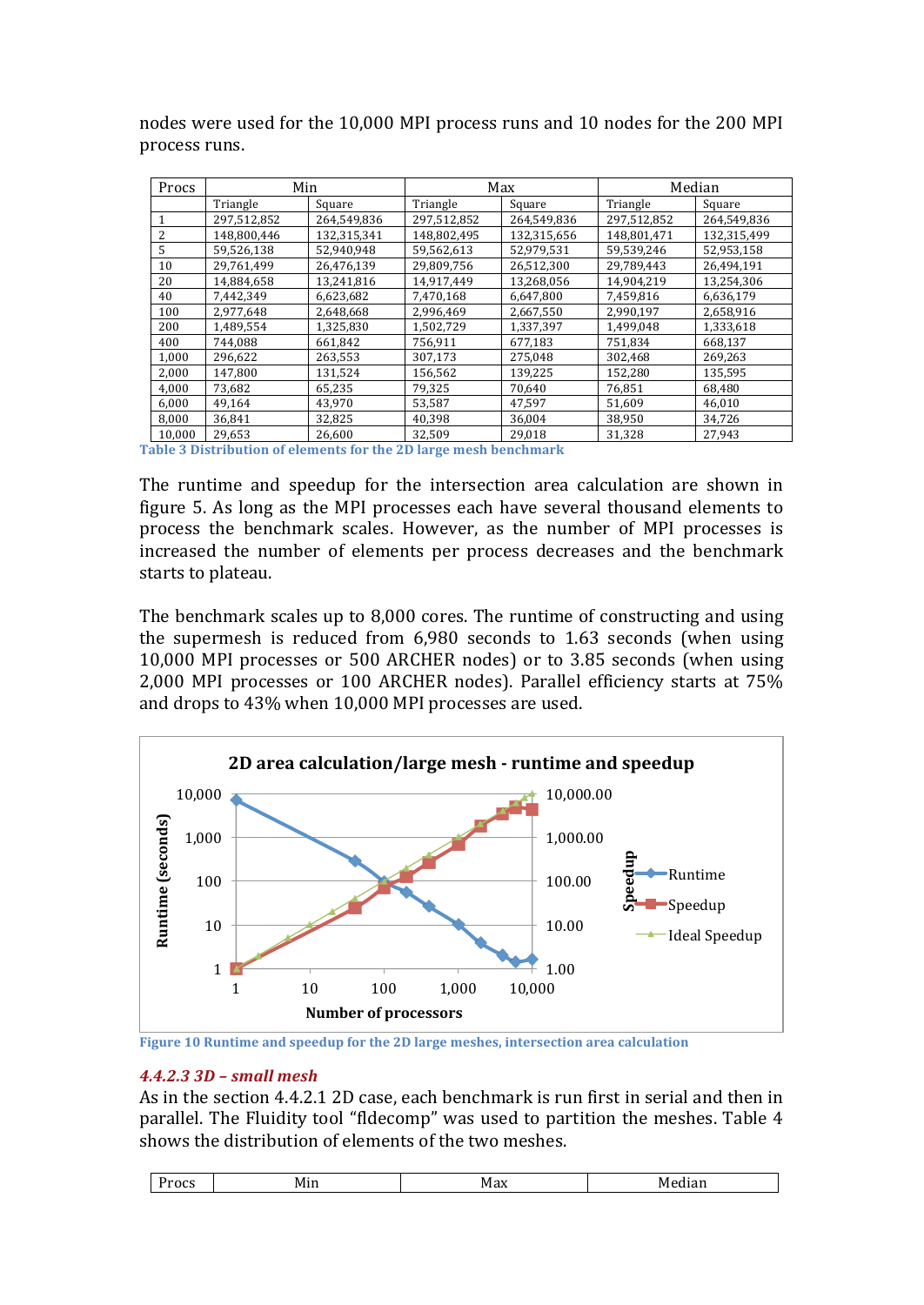|       | Pyramid    | Cube       | Pyramid    | Cube       | Pyramid    | Cube       |
|-------|------------|------------|------------|------------|------------|------------|
| 1     | 33,077,698 | 27,301,039 | 33,077,698 | 27,301,039 | 33,077,698 | 27,301,039 |
| 2     | 16,863,659 | 13,928,823 | 16,893,894 | 13,953,675 | 16,878,777 | 13,941,249 |
| 5     | 6,856,565  | 5,691,975  | 6,950,498  | 5,803,237  | 6,879,114  | 5,718,921  |
| 10    | 3,399,029  | 2,888,987  | 3,667,456  | 3,049,078  | 3,521,839  | 2,912,725  |
| 20    | 1,685,080  | 1,437,955  | 1,932,586  | 1,650,304  | 1,843,435  | 1,521,248  |
| 40    | 839,041    | 722,418    | 1,050,621  | 875,655    | 951,893    | 790,728    |
| 100   | 340,607    | 287,097    | 457,559    | 379,372    | 405,077    | 339,380    |
| 200   | 170,507    | 145,516    | 241,819    | 203,575    | 213,348    | 180,828    |
| 400   | 84,386     | 73,920     | 132,589    | 109,738    | 116,141    | 97,879     |
| 1,000 | 33,782     | 30,340     | 60,833     | 51,066     | 53,518     | 45,647     |
| 2,000 | 17,522     | 15,632     | 34,235     | 29,214     | 30,293     | 25,883     |

**Table 4 Distribution of elements for the 3D small mesh benchmarks** 

The first 3D benchmark computes the volume of the supermesh. Figure 11 shows the runtime of the serial and parallel runs. All axes of Figure 11 are in logarithmic scale and the ideal speedup line is used as a reference point. Each benchmark verifies that the calculated volume is correct. The calculated volume varies between 333.33333332263 and 333.333333325764, with an exact analytical value of 333 and one third. This variance is acceptable and is attributed to floating point errors.

Overall, the runtime of constructing and using the supermesh is reduced from 1,695 seconds to 4.4 seconds (using 2,000 MPI processes or 100 ARCHER nodes). The runtime includes all overheads and MPI communications. When using 2,000 MPI processes the library spends 1.4 seconds communicating using MPI all-toall; 0.15 seconds sending and receiving data from other MPI processes; 0.55 seconds computing the local mesh using local data, and 0.9 seconds computing the local mesh using remote data. The parallel efficiency of the code starts at 68% when using 2 MPI processes and drops to 22% when 2,000 MPI processes are used.



Figure 11 Runtime and speedup for the 3D small meshes, intersection volume calculation

Figure 12 shows the runtime and speedup of the 3D  $P1$  L<sup>2</sup> inner product benchmark using the small mesh set.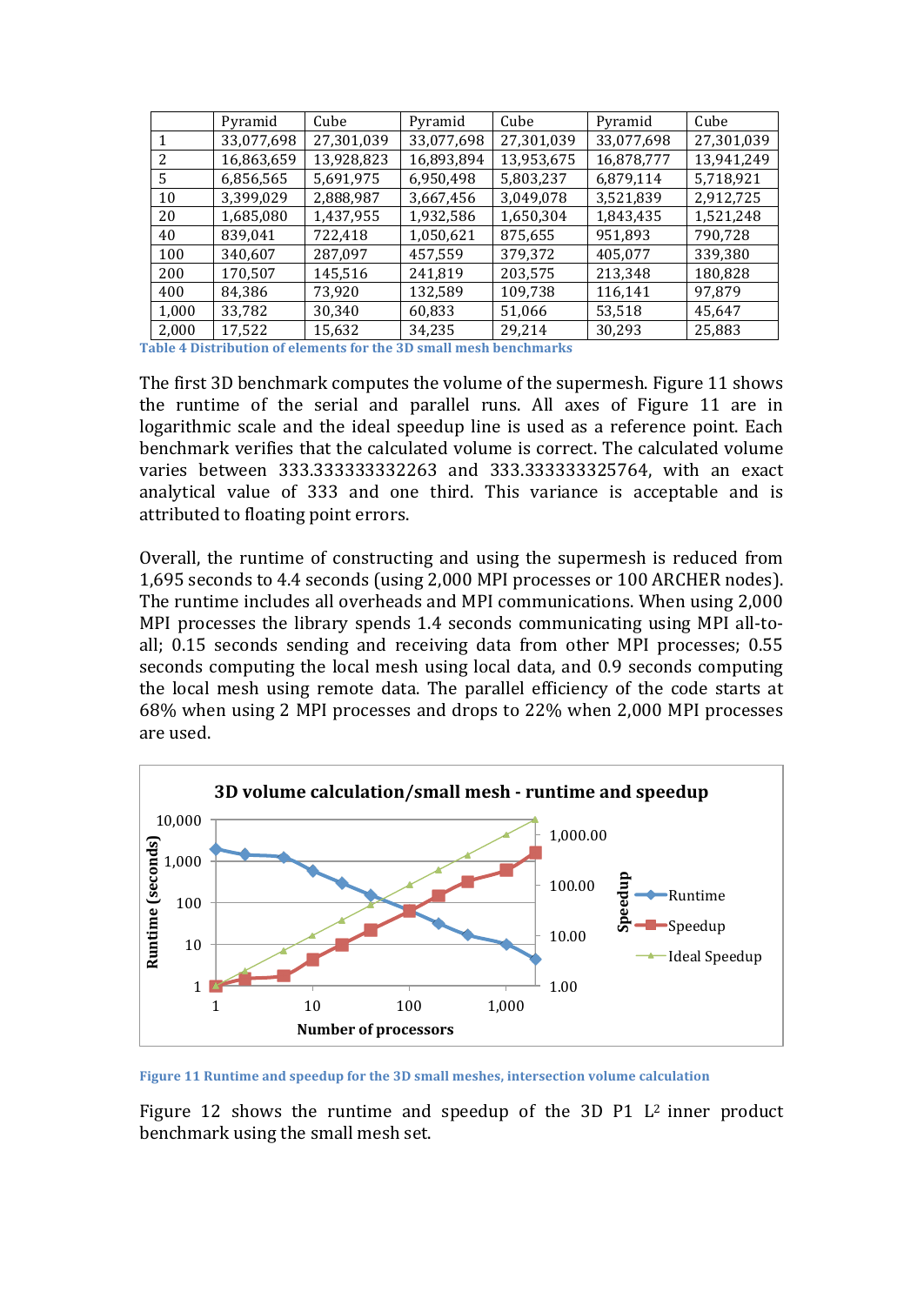

**Figure 12 Runtime and speedup for the 3D small meshes, intersection volume and inner product calculation**

The minimum number of MPI processes used in this benchmark is 2. It can be seen that the code scales up to 2,000 MPI processes. The parallel efficiency starts at 55% for 5 MPI processes and drops to 19% for 2,000 MPI processes. Total runtime is reduced from  $2,082$  seconds when using  $2$  MPI processes to  $10.7$ seconds for  $2,000$  MPI processes. The calculated value for the 3D P1 L<sup>2</sup> inner ranged between 12499.999999224 and 12499.9999996795, with an exact analytical value of 12500. This variance is acceptable and is attributed to floating point errors.

## *4.4.2.4 3D – large mesh*

Table 5 shows the distribution of elements for the two meshes used in the larger 3D case. 

| Procs  | Min         |             | Max         |             | Median      |             |
|--------|-------------|-------------|-------------|-------------|-------------|-------------|
|        | Pyramid     | Cube        | Pyramid     | Cube        | Pyramid     | Cube        |
| 1      | 141,873,169 | 128,459,529 | 141,873,169 | 128,459,529 | 141,873,169 | 128,459,529 |
| 2      | 71,762,140  | 65,084,706  | 71,863,664  | 65,091,104  | 71,812,902  | 65,087,905  |
| 5      | 29,065,505  | 26,415,340  | 29,115,706  | 26,609,193  | 29,078,719  | 26,442,965  |
| 10     | 14,474,160  | 13,302,577  | 15,220,962  | 13,860,999  | 14,778,191  | 13,365,003  |
| 20     | 7,227,813   | 6,661,998   | 7,871,941   | 7,188,064   | 7,581,408   | 6,869,904   |
| 40     | 3,623,315   | 3,357,265   | 4,117,087   | 3,742,773   | 3,879,448   | 3,508,224   |
| 100    | 1,442,679   | 1,323,823   | 1,742,331   | 1,579,347   | 1,615,741   | 1,470,771   |
| 200    | 720,006     | 673,832     | 914,791     | 838,839     | 839,927     | 766,798     |
| 400    | 349,144     | 333,555     | 484,535     | 441,758     | 441,138     | 401,968     |
| 1,000  | 143,653     | 134,480     | 210,185     | 191,851     | 193,496     | 177,947     |
| 2,000  | 72,545      | 67,484      | 116,447     | 105,620     | 105,155     | 96,491      |
| 4,000  | 32,718      | 34,066      | 63,090      | 58,524      | 57,733      | 53,059      |
| 6,000  | 23,544      | 23,648      | 45,902      | 41,592      | 40,957      | 37,627      |
| 8,000  | 16,822      | 18,486      | 37,066      | 34,415      | 32,194      | 29,640      |
| 10,000 | 13,901      | 14,403      | 30,493      | 27,837      | 26,744      | 24,645      |

**Table 5 Distribution of elements in the 3D large mesh benchmarks** 

The first 3D benchmark computes the volume of the supermesh. Figure 13 shows the runtime of the serial and parallel runs. All axes of Figure 13 are in logarithmic scale and the ideal speedup line is used as a reference point. Each benchmark verifies that the calculated volume is correct. The calculated volume varies between 333.333333304712 and 333.333333333264, with an exact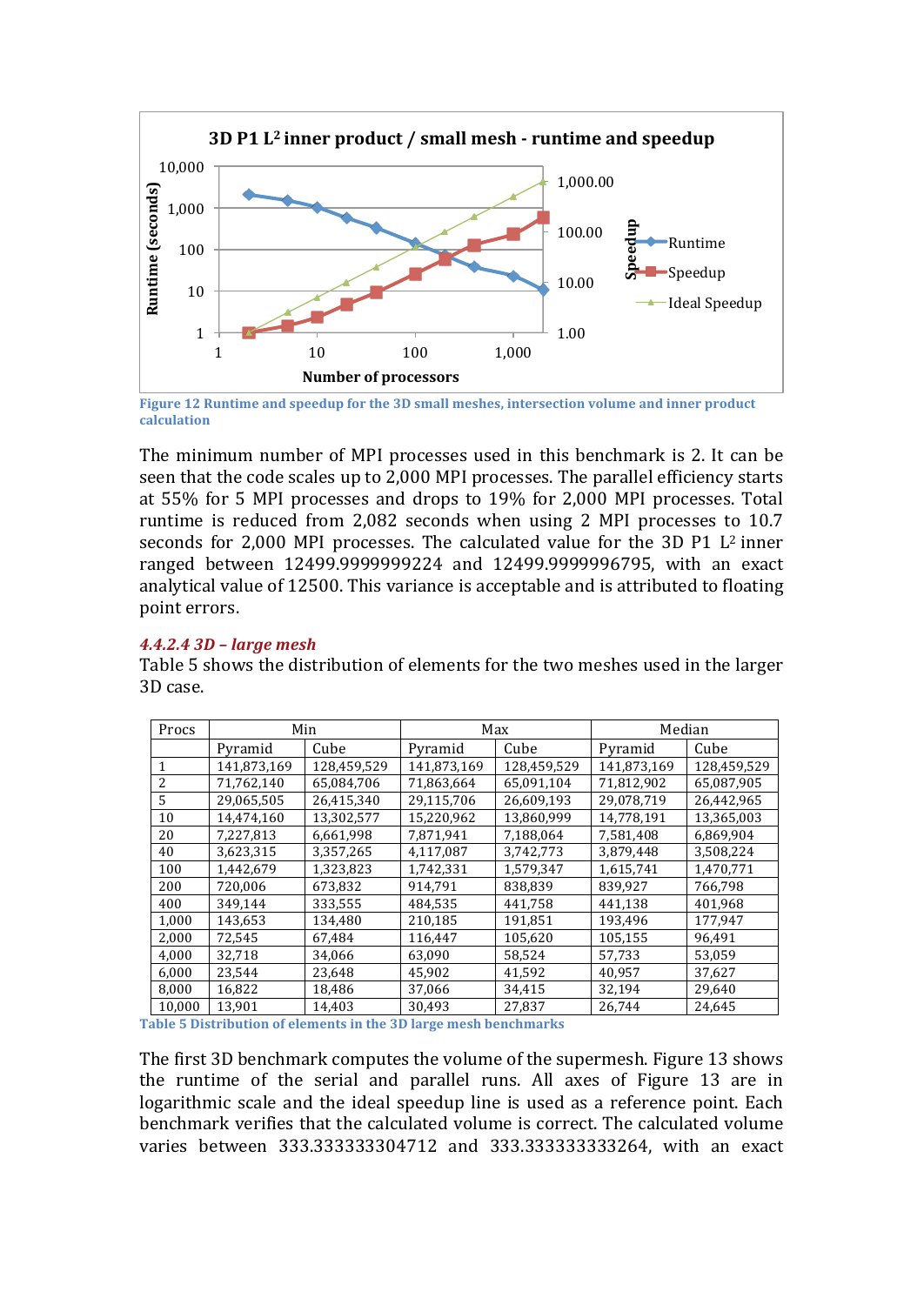analytical value equal to 333 and one third. This variance is acceptable and is attributed to floating point errors.



**Figure 13 Runtime and speedup for the 3D large meshes, intersection volume calculation** 

It can be seen that the 3D benchmark scales as the number of MPI processes is increased. Runtime is reduced from 12,978 seconds to 4.3 seconds (when using 10,000 MPI processes or 500 ARCHER nodes). Parallel efficiency starts at 78% and it drops to 30% when 10,000 MPI processes are used.

Finally, Figure 14 shows the runtime and speedup of the 3D P1  $L^2$  inner product benchmark. The minimum number of MPI processes used in this benchmark is 2.

The 3D P1 L<sup>2</sup> inner product benchmark scales well. Parallel efficiency starts at 48% and drops to 26% when 10,000 MPI processes are used.



Figure 14 Runtime and speedup for the 3D large meshes, intersection volume and inner product **calculation**

## **4.5 Scientific Impact and Dissemination**

libsupermesh has been released under the open source LGPL version 2.1 license [1]. The library includes a comprehensive set of regression tests, and a 49 page manual documenting the primary features. The open source license, combined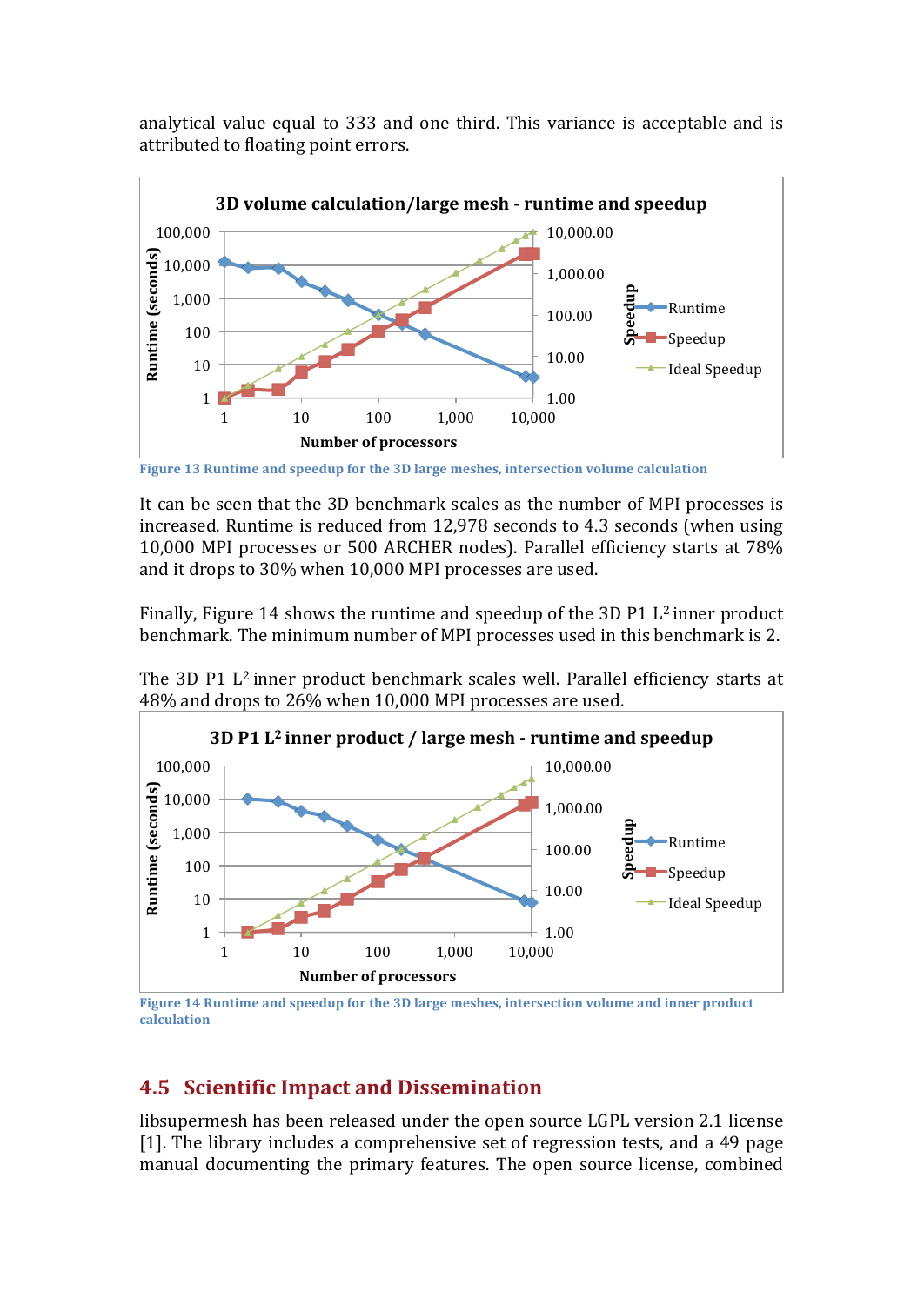with the extensive documentation, will facilitate adoption in new and existing codes.

libsupermesh has been integrated with Fluidity [2], and this is expected to be incorporated into the main Fluidity source code repository.

## **4.6 Summary and Conclusions**

This project has successfully produced a serial general purpose supermeshing library for non-matching unstructured meshes. Furthermore, an algorithm for parallel supermeshing, with non-matching domain decompositions, has been implemented in the library. The software is available under an open source license through public repositories. The library has been optimised and benchmarked. Benchmarking showed that it can scale up to 10,000 cores for a one hundred million degree of freedom problem with acceptable performance. Use of the standalone library has been integrated into Fluidity.

## **4.7 Funding Statement**

This work was funded under the embedded CSE programme of the ARCHER UK National Supercomputing Service (http://www.archer.ac.uk).

Development of libsupermesh was funded by ARCHER eCSE03-8, "Parallel supermeshing for multimesh modelling".

## **4.8 References**

- 1. libsupermesh [online]. Available at: https://bitbucket.org/libsupermesh/libsupermesh [Accessed 14 May 2016]
- 2. Fluidity [online]. Available at: http://fluidityproject.github.io/ [Accessed 08 May 2016]
- 3. P. E. Farrell, M. D. Piggott, C. C. Pain, G. J. Gorman, and C. R. Wilson, "Conservative interpolation between unstructured meshes via supermesh construction", Computer Methods in Applied Mechanics and Engineering, 198, pp. 2632-2642, 2009
- 4. P. E. Farrell and J. R. Maddison, "Conservative interpolation between volume meshes by local Galerkin projection", Computer Methods in Applied Mechanics and Engineering, 200, pp. 89-100, 2011
- 5. M. J. Gander and C. Japhet, "An algorithm for non-matching grid projections with linear complexity", in "Domain Decomposition Methods in Science and Engineering XVIII", M. Bercovier, M. J. Gander, R. Kornhuber, and O. Widlund (editors), Springer Berlin Heidelberg, pp. 185-192, 2009
- 6. M. J. Gander and C. Japhet, "Algorithm 932: PANG: Software for nomatching grid projections in 2D and 3D with linear complexity", ACM Transactions on Mathematical Software, 40, pp. 6:1-6:25, 2013
- 7. libspatialindex [online]. Available at: http://libspatialindex.github.io/ [Accessed 14 May 2016]